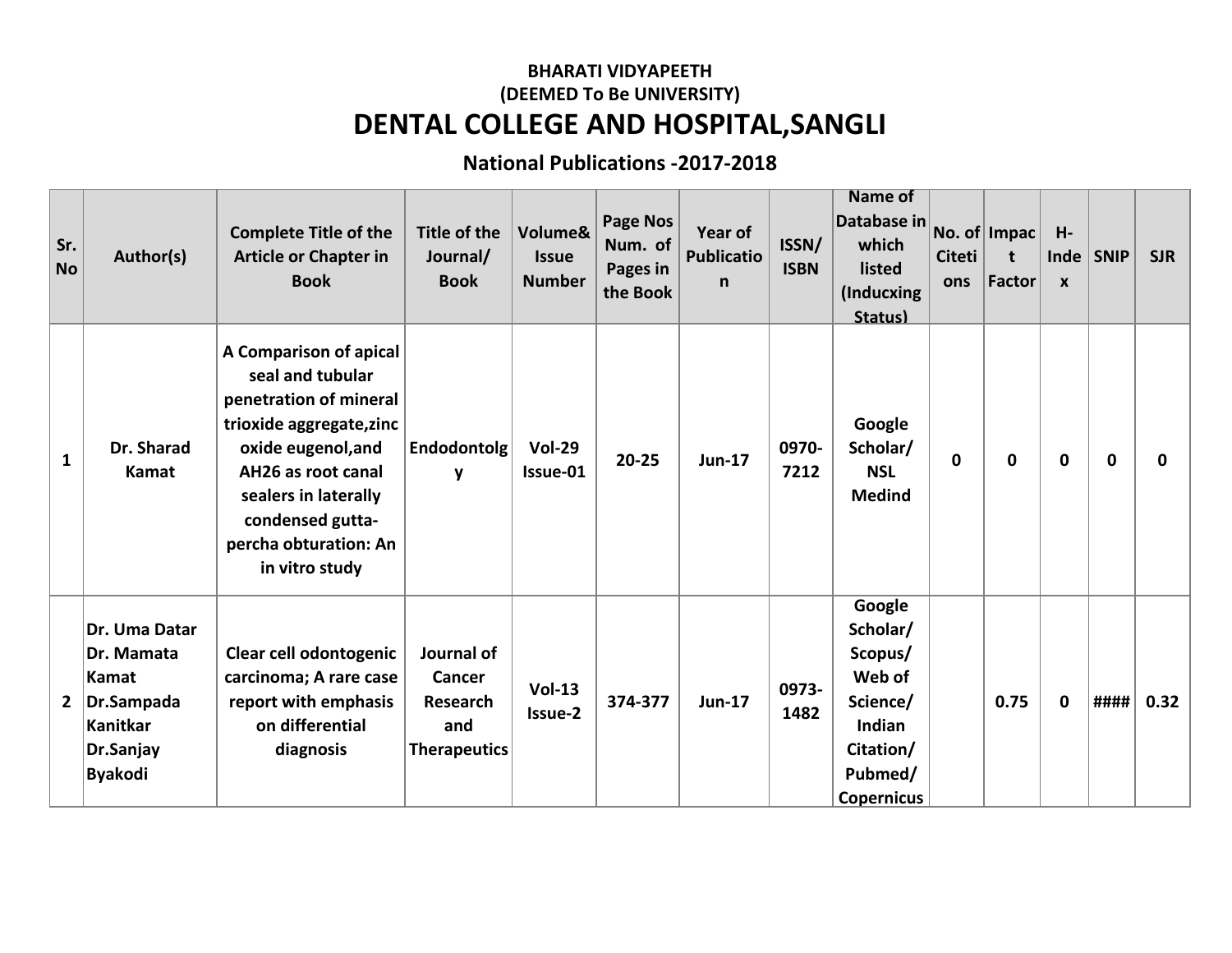| 3                       | Dr. Sanjay<br><b>Byakodi</b><br>Dr. Uma Data<br>Dr. Sampada<br><b>Kanitkar</b><br>Dr. Mamata<br>Kamat | Keratocystic<br><b>Odontogenic Tumor of</b><br><b>The Maxillary Anterior</b><br><b>Region Masquerading</b><br><b>As A Radicular Cyst</b>                                                                                  | <b>Asian</b><br>Journal of<br>Pharmaceuti<br>cal and<br><b>Clinical</b><br>Research      | $Vol-10$<br>Issue-6        | $3$ to $4$           | <b>Jun-17</b> | 0974-<br>2441 | Google<br>Scholar/<br>Scopus/<br><b>Indian</b><br>Citation/<br><b>Copernicus</b> | 0.4          |             | ####        | 0.28              |
|-------------------------|-------------------------------------------------------------------------------------------------------|---------------------------------------------------------------------------------------------------------------------------------------------------------------------------------------------------------------------------|------------------------------------------------------------------------------------------|----------------------------|----------------------|---------------|---------------|----------------------------------------------------------------------------------|--------------|-------------|-------------|-------------------|
| $\overline{\mathbf{4}}$ | Dr. Umesh<br>Wadgave<br>Dr. Banashree<br>Sankeshwari                                                  | <b>Challenges in Learning</b><br><b>Preclinical</b><br><b>Prosthodontics: A</b><br><b>Survey of Perceptions</b><br>of Dental<br><b>Undergraduates and</b><br><b>Teaching Faculty at an</b><br><b>Indian Dental School</b> | Journal of<br><b>Clinical and</b><br><b>Diagnostic</b><br><b>Research</b>                | $Vol-11$<br><b>Issue 8</b> | ZC01-<br><b>ZC05</b> | <b>Aug-17</b> |               | Google<br>Scholar/<br>Scopus/<br><b>Pubmed</b>                                   | 0.3          |             |             | $0.71 \mid 0.343$ |
| 5                       | Dr. Sachin<br><b>Manglekar</b>                                                                        | PSIDIUM Guajava: A<br><b>Potential Adjunct In</b><br>the Management of<br><b>Periodontal Diseases-A</b><br><b>Review</b>                                                                                                  | <b>International</b><br>Journal of<br><b>Innovations</b><br>in Dental<br><b>Sciences</b> | $Vol-2$<br>Issue-2         | 5 to 14              | <b>Aug-17</b> | 2456-<br>7930 | Google<br>Scholar/<br><b>Research</b><br>Gate                                    | $\mathbf{0}$ | $\mathbf 0$ | $\mathbf 0$ | $\mathbf{0}$      |
| 6                       | Dr. Umesh<br>Wadgave<br>Dr. Mahesh<br><b>Khairnar</b>                                                 | <b>HIV and AIDS Act:</b><br><b>What Healthcare</b><br><b>Workers Need to</b><br>Know?                                                                                                                                     | <b>Indian</b><br>Journal of<br><b>Pediatrics</b>                                         | Vol-<br>Issue-             |                      | <b>Sep-17</b> |               | Google<br>Scholar/<br>Scopus/<br><b>Pubmed</b>                                   | 0.945        |             |             | 0.55   0.311      |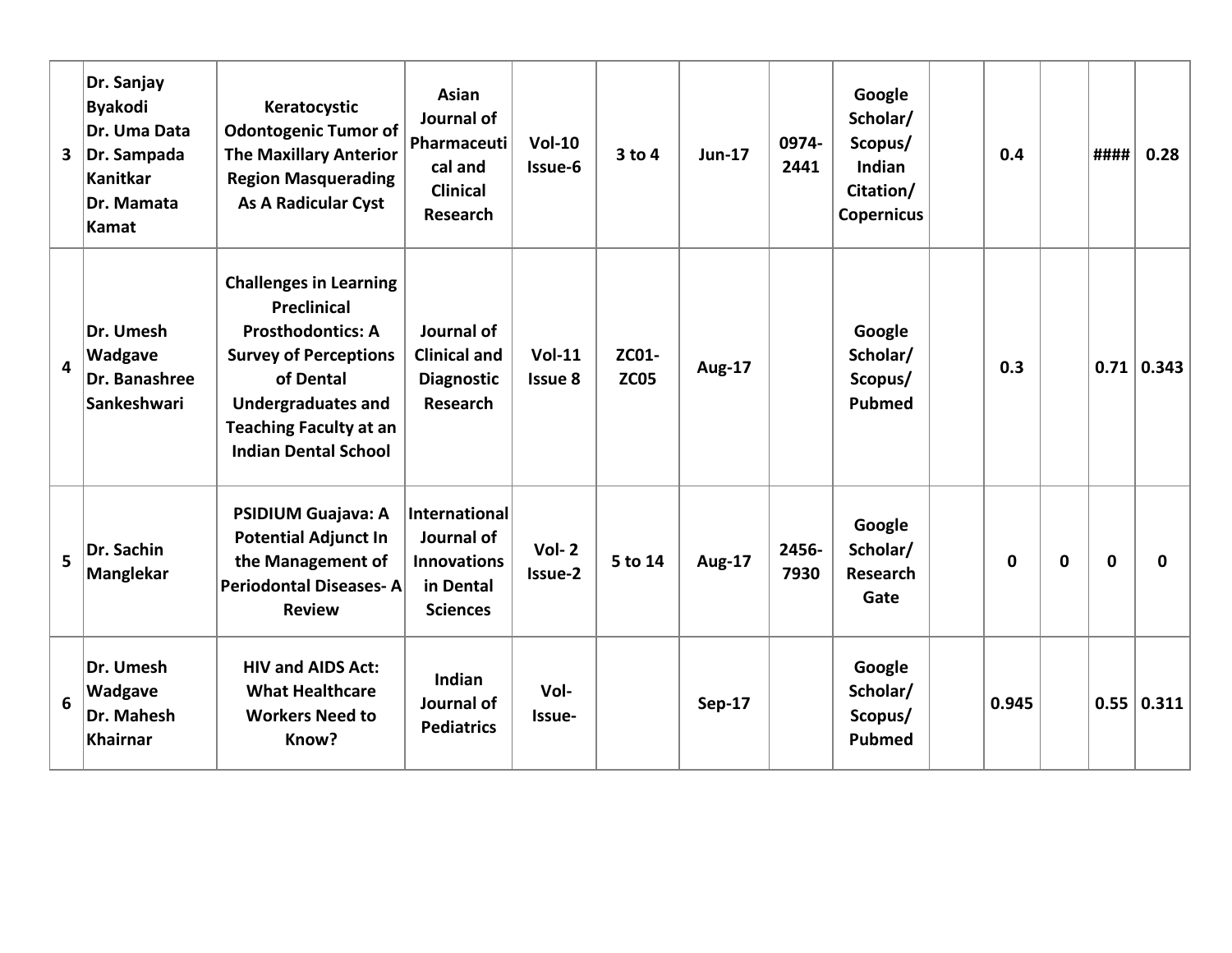|    | Dr. Sachin<br><b>Manglekar</b><br>Dr. Someshwar<br>7 Golgire<br>Dr. Amol Karagir<br>Dr. Sandeep<br>Patil            | <b>Intramuscular Gingival</b><br><b>Lipoma: A Rare Case</b><br>Report                                                                                   | International<br>Journal of<br><b>Current</b><br><b>Medical and</b><br>Pharmaceuti<br>cal Research | $Vol-3$<br>Issue-9        | 2312-<br>2314          | <b>Sep-17</b>    | 2395-<br>6429  | Google<br>Scholar/Ind<br>ex<br><b>Copernicus</b><br>/Open J<br>Gate              |             | 4.135 |             | $\mathbf 0$ | 0    |
|----|---------------------------------------------------------------------------------------------------------------------|---------------------------------------------------------------------------------------------------------------------------------------------------------|----------------------------------------------------------------------------------------------------|---------------------------|------------------------|------------------|----------------|----------------------------------------------------------------------------------|-------------|-------|-------------|-------------|------|
| 8  | Dr. Aniruddha<br>Varekar                                                                                            | <b>Expression of survivin</b><br>and p53 in oral lichen<br>planus,<br>lichenoid reaction and<br>lichenoid dysplasia: An<br>immunohistochemical<br>study | <b>Journal Of</b><br>Oral &<br><b>Maxillofacial</b><br>Pathology                                   | <b>Vol-21</b><br>Issue-03 | 456-457                | <b>Oct-17</b>    | 0973-<br>029X, | <b>PubMed</b><br>Central/<br>Copernicu<br>s/ Indian<br>Science/<br><b>SCOPUS</b> | $\mathbf 0$ | 0     | $\mathbf 0$ | $\mathbf 0$ | 0    |
|    | Dr. Uma Datar<br>Dr. Pooja<br>$9$   Pharne<br>Dr. Mamata<br>Kamat                                                   | <b>Focal Reactive</b><br><b>Overgrowths: Case</b><br>Series with Review of<br>Literature                                                                | Journal of<br><b>Clinical and</b><br><b>Diagnostic</b><br><b>Research</b>                          | <b>Vol-11</b><br>ssue-12  | ZR 01-<br><b>ZR-04</b> | <b>Dec-17</b>    |                | Scopus/<br>Web of<br>Sciences/<br>Google<br><b>Scholar</b>                       |             | 0     | $\mathbf 0$ | $\mathbf 0$ | 0    |
| 10 | Dr. Ketaki<br>Jawale<br>(PG Student)<br><b>Dr.Sharad</b><br>Kamat<br>Dr. Girish<br>Nanjannwar Dr.<br>Rutuja Chopade | Grape seed extract: An<br>innovation in<br>remineralization                                                                                             | Journal of<br>Conservative<br><b>Dentistry</b>                                                     | <b>Vol-20</b><br>Issue-06 | 415-418                | Nov-Dec-<br>2017 | 0972-<br>0707  | Google<br>Scholar/<br>Scopus/<br>PubMed                                          | 0           | 0     | 0           | 0           | 0.62 |